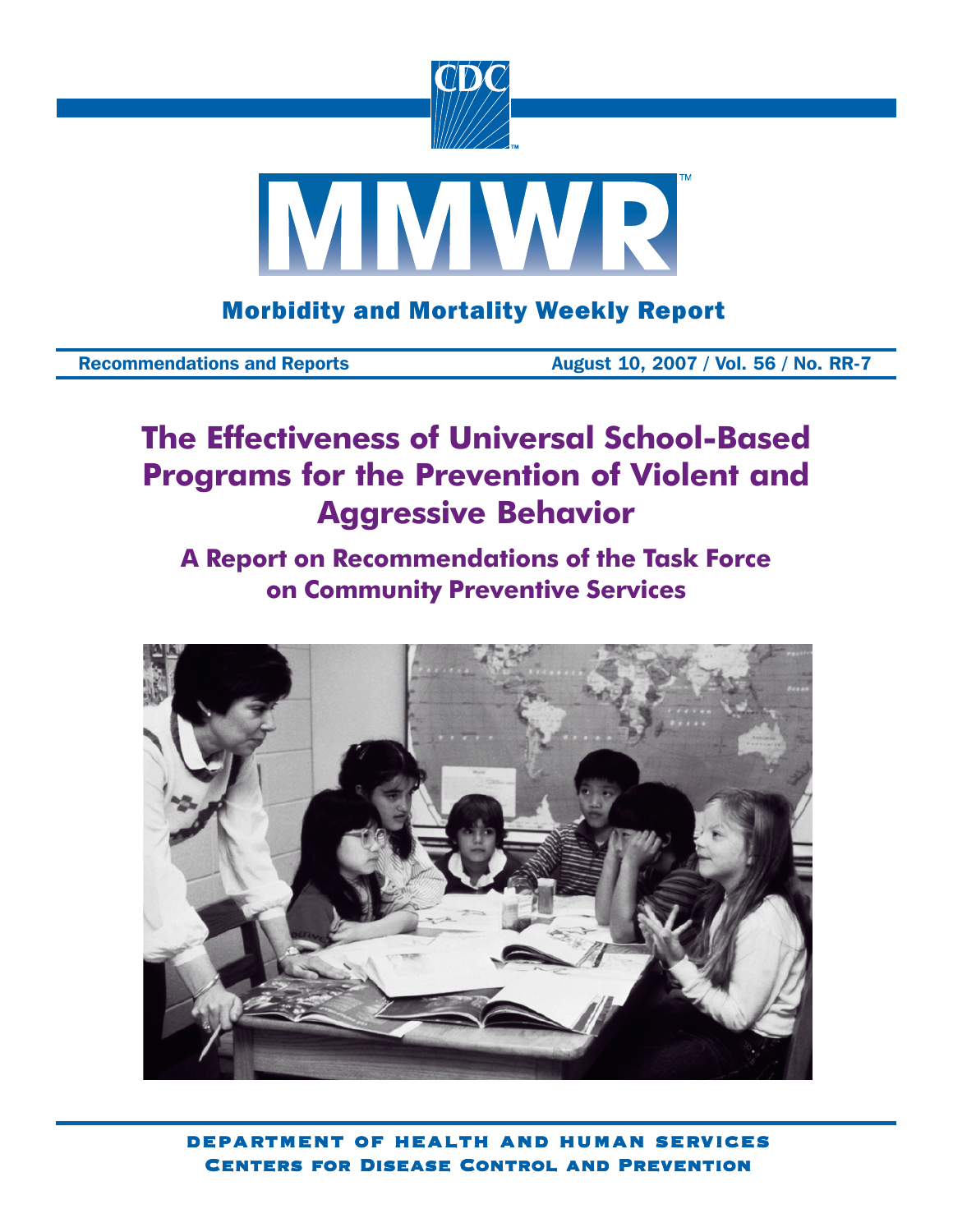The *MMWR* series of publications is published by the Coordinating Center for Health Information and Service, Centers for Disease Control and Prevention (CDC), U.S. Department of Health and Human Services, Atlanta, GA 30333.

**Suggested Citation:** Centers for Disease Control and Prevention. [Title]. MMWR 2007;56(No. RR-#):[inclusive page numbers].

#### **Centers for Disease Control and Prevention**

Julie L. Gerberding, MD, MPH *Director* Tanja Popovic, MD, PhD *Chief Science Officer* James W. Stephens, PhD *Associate Director for Science* Steven L. Solomon, MD *Director, Coordinating Center for Health Information and Service* Jay M. Bernhardt, PhD, MPH *Director, National Center for Health Marketing* Katherine L. Daniel, PhD *Deputy Director, National Center for Health Marketing*

#### **Editorial and Production Staff**

Frederic E. Shaw, MD, JD *Editor,* MMWR *Series* Myron G. Schultz, DVM, MD (*Acting*) *Deputy Editor,* MMWR *Series* Suzanne M. Hewitt, MPA *Managing Editor,* MMWR *Series* Teresa F. Rutledge

*Lead Technical Writer-Editor* Jeffrey D. Sokolow, MA

*Project Editor* Beverly J. Holland *Lead Visual Information Specialist*

Lynda G. Cupell Malbea A. LaPete *Visual Information Specialists*

Quang M. Doan, MBA Erica R. Shaver *Information Technology Specialists*

#### **Editorial Board**

William L. Roper, MD, MPH, Chapel Hill, NC, Chairman Virginia A. Caine, MD, Indianapolis, IN David W. Fleming, MD, Seattle, WA William E. Halperin, MD, DrPH, MPH, Newark, NJ Margaret A. Hamburg, MD, Washington, DC King K. Holmes, MD, PhD, Seattle, WA Deborah Holtzman, PhD, Atlanta, GA John K. Iglehart, Bethesda, MD Dennis G. Maki, MD, Madison, WI Sue Mallonee, MPH, Oklahoma City, OK Stanley A. Plotkin, MD, Doylestown, PA Patricia Quinlisk, MD, MPH, Des Moines, IA Patrick L. Remington, MD, MPH, Madison, WI Barbara K. Rimer, DrPH, Chapel Hill, NC John V. Rullan, MD, MPH, San Juan, PR Anne Schuchat, MD, Atlanta, GA Dixie E. Snider, MD, MPH, Atlanta, GA John W. Ward, MD, Atlanta, GA

### **CONTENTS**

| Use of the Recommendation in States and Communities 8 |  |
|-------------------------------------------------------|--|
|                                                       |  |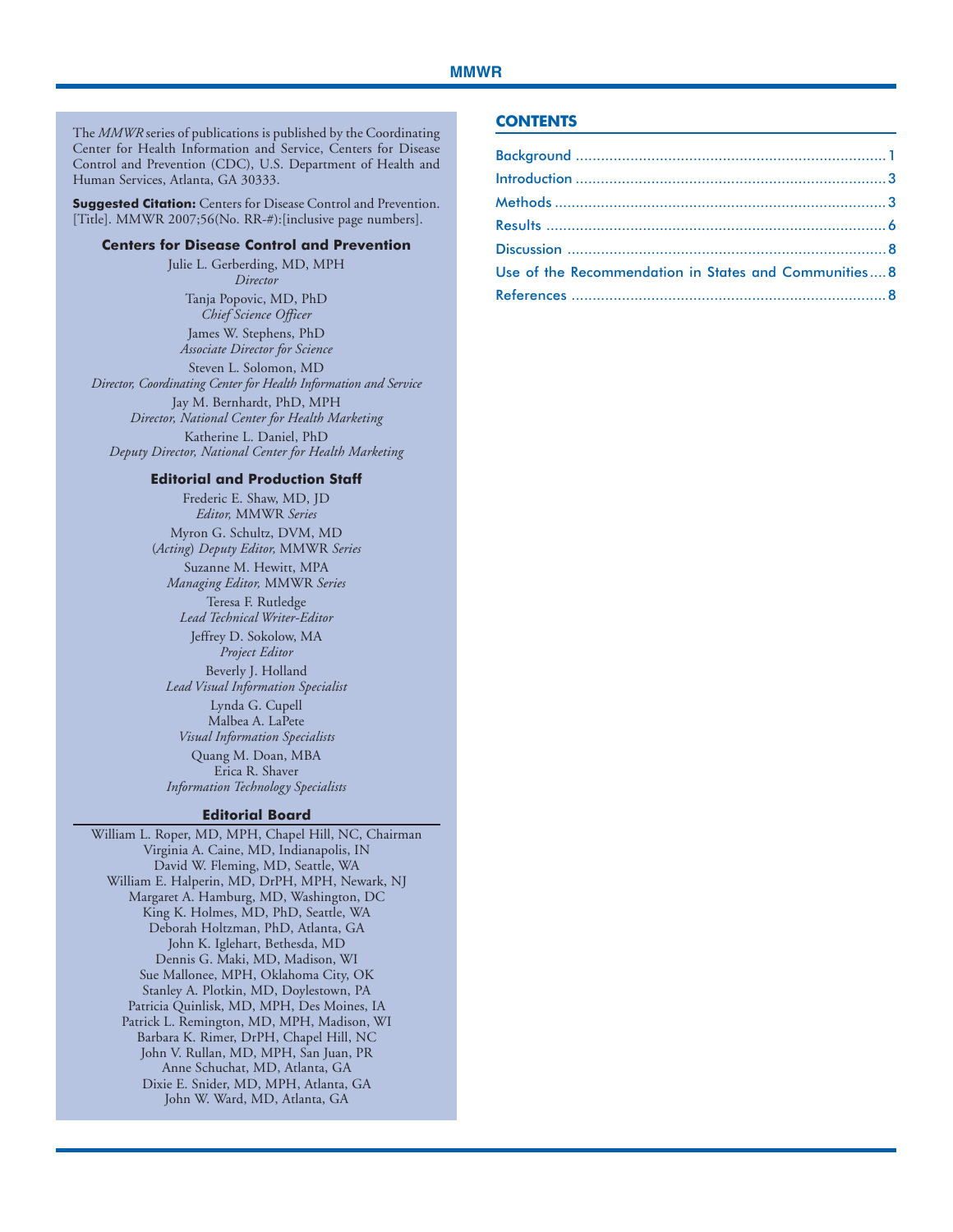# <span id="page-2-0"></span>**The Effectiveness of Universal School-Based Programs for the Prevention of Violent and Aggressive Behavior**

## **A Report on Recommendations of the Task Force on Community Preventive Services\***

Prepared by

Robert Hahn, PhD1 Dawna Fuqua-Whitley, MA<sup>1</sup> Holly Wethington, PhD1 Jessica Lowy, MPH1 Akiva Liberman, PhD2 Alex Crosby,  $MD^3$ Mindy Fullilove, MD4 Robert Johnson, MD<sup>5</sup> Eve Moscicki, ScD<sup>6</sup> LeShawndra Price, PhD6 Susan R. Snyder, PhD1 Farris Tuma, ScD<sup>6</sup> Stella Cory, MD1 Glenda Stone, PhD1 Kaushik Mukhopadhaya, PhD1 Sajal Chattopadhyay, PhD<sup>1</sup> Linda Dahlberg, PhD2 *1 Division of Health Communication and Marketing, National Center for Health Marketing, CDC 2 National Institute of Justice, Washington, District of Columbia 3 Division of Violence Prevention, National Center for Injury Prevention and Control, CDC 4 Columbia University, New York, New York, and Task Force on Community Preventive Services 5 New Jersey Medical School, Department of Pediatrics, Newark, New Jersey, and Task Force on Community Preventive Services 6 National Institute of Mental Health, Bethesda, Maryland*

#### *Summary*

*Universal school-based programs to reduce or prevent violent behavior are delivered to all children in classrooms in a grade or in a school. Similarly, programs targeted to schools in high-risk areas (defined by low socioeconomic status or high crime rates) are delivered to all children in a grade or school in those high-risk areas. During 2004–2006, the Task Force on Community Preventive Services (Task Force) conducted a systematic review of published scientific evidence concerning the effectiveness of these programs. The results of this review provide strong evidence that universal school-based programs decrease rates of violence and aggressive behavior among school-aged children. Program effects were demonstrated at all grade levels. An independent meta-analysis of school-based programs confirmed and supplemented these findings. On the basis of strong evidence of effectiveness, the Task Force recommends the use of universal school-based programs to prevent or reduce violent behavior.*

### **Background**

Youth violence is a substantial public health problem in the United States. In a representative national survey conducted in 2003, U.S. adults reported approximately 1.56 million incidents of victimization by perpetrators estimated to be aged 12–20 years, representing a rate of approximately 4.2 incidents per 100 persons in this age group (*1,2*). Two thirds of reports by victims concerned "simple assaults" (i.e., attacks without a weapon and not resulting in an injury requiring >2 days of hospitalization). The remaining victimizations were "serious violent crimes" (i.e., rape, sexual assault, robbery, or aggravated assault).

<sup>\*</sup> Points of view expressed are those of the contributors and the Task Force on Community Preventive Services and do not necessarily reflect those of CDC, the National Institutes of Health, the National Institute of Justice, the U.S. Department of Justice, or the U.S. Department of Health and Human Services. Author affiliations reflect author's location while this research was being conducted.

The material in this report originated in the National Center for Health Marketing, Jay M. Bernhardt, PhD, Director; and the Division of Health Communication and Marketing, Cynthia E. Baur, PhD, Director.

**Corresponding preparer:** Robert A. Hahn, PhD, National Center for Health Marketing, 1600 Clifton Road, MS E-69, Atlanta, GA 30333. Telephone: 404-498-0958; Fax: 404-498-0989; E-mail: rah1@cdc.gov.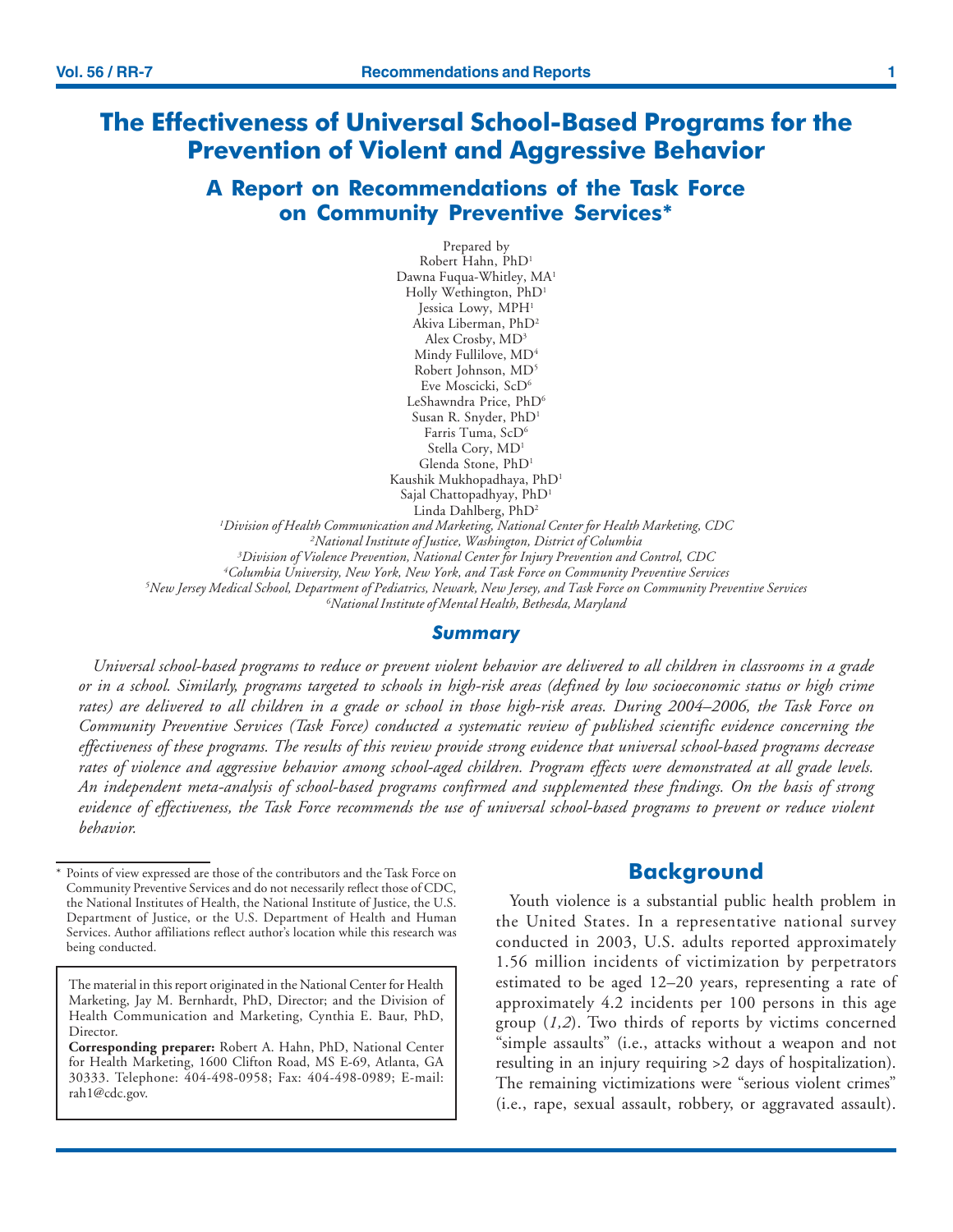Because survey respondents were crime victims, murder was not included. Since the 1980s, youths aged 10–17 years, who constitute <12% of the U.S. population, have been involved as offenders in approximately 25% of serious violent victimizations (*3*). Homicide and suicide are the fourth and fifth leading causes of death respectively among children aged 5–14 years and the second and third leading causes of death among persons aged 15–24 years (*4*).

Risk factors for youth violence include low socioeconomic status (SES), poor parental supervision, harsh and erratic discipline, and delinquent peers (*3*). Delinquent youths commonly have additional problems (*5*), including drug abuse, difficulties at school, and mental health problems (as indicated by being in the top 10% of the distribution of externalizing and internalizing symptoms in the Child Behavior Checklist) (*6*). These youths are threats not only because of the direct harm they cause but also because of the role they might play in the socialization of other potential delinquents (*7*).

The prevention of youth violence and aggression is of value in itself and also because early violent and aggressive behavior is a precursor of later problem behaviors (*8*). Researchers categorize risk factors for early childhood delinquency, including violent behavior, as individual, family, peer, school, neighborhood, and media. Factors in all categories are thought to contribute to the development of early and chronic violent behavior, and all are thought to provide opportunities for intervention to reduce the development of these behaviors (*9*).

The most serious forms of violent crime (i.e., rape, sexual assault, robbery, aggravated assault, and homicide) rarely occur in schools (*10*). During July 1992–June 2000, an annual average of 29 homicides and five suicides occurred throughout U.S. schools, representing <1% of the homicides among youths aged 5–19 years and <0.5% of suicides among youths away from schools during the same period (*10*). However, a disproportionate amount of nonfatal crime occurred in school facilities or on the way to or from school. Although rates of violent crime declined during 1993–2003, in 2003, approximately 740,000 violent crimes were committed at schools against adolescents aged 12–18 years (rate: 1.3 per 100 persons) (*10*). Of these crimes, approximately 150,000 (20.3%) were classified as "serious."

The Task Force review assessed the effectiveness of universal school-based programs in reducing or preventing violent and aggressive behavior among children and adolescents. These programs teach all students in a school or school grade about the problem of violence and its prevention or about one or more of the following topics or skills intended to reduce aggressive or violent behavior: emotional selfawareness, emotional control, and self-esteem; positive social skills; social problem solving; conflict resolution; and team work.

As used in this report, "universal" means that programs are administered to all children in classrooms regardless of individual risk, not only to those who already have manifested violent or aggressive behavior or risk factors for these behaviors. Although meriting separate review because youths who manifest violence or aggressive behavior at young ages are at greater risk for later violence, programs that target youths who already have manifested problems of violence or are considered at high risk for violence were not evaluated in this review.

Universal programs might be targeted by grade or school in high-risk areas (defined by residents' low SES, commonly indicated by the proportion of school children receiving subsidized lunches, or high crime rates, as noted by study authors describing the school community). Programs are delivered to all children in those settings. Programs also might be implemented in special schools (e.g., schools for children with specific disabilities). Prekindergarten, kindergarten, elementary, middle, and junior and senior high school settings were included in this review.

Universal school-based programs are founded on multiple theoretical approaches (*11,12*). Theories of behavior change vary in their focus on individuals; interpersonal relations; the physical and social environment, including social norms; and combinations of these. Certain programs focus on providing information about the problem of violence and approaches to avoiding violence, on the assumptions that providing this information to students will lead to its application and subsequently to reduced violence and that information is necessary, if not sufficient, to change behavior. For example, the Violence Prevention Curriculum for Adolescents (*13*) is designed to teach students about the causes of violence; knowledge of violence resistance skills is taught through discussion. Other programs (*14*) assume that self-concept and self-esteem derive from positive action and its rewards, so if children's behavior can be made more positive and sociable, they will develop better attitudes toward themselves and then continue to make positive choices. In the Second Step program (*15*), teaching and discussion are accompanied by role playing, modeling, skill practice, feedback, and reinforcement.

Certain programs (e.g., Responding in Peaceful and Positive Ways [*16*] and Students for Peace [*17*]) cite social learning theory (*18*) as the foundation for their intervention design. Other programs are founded on the theory that they will be most effective if they modify the broader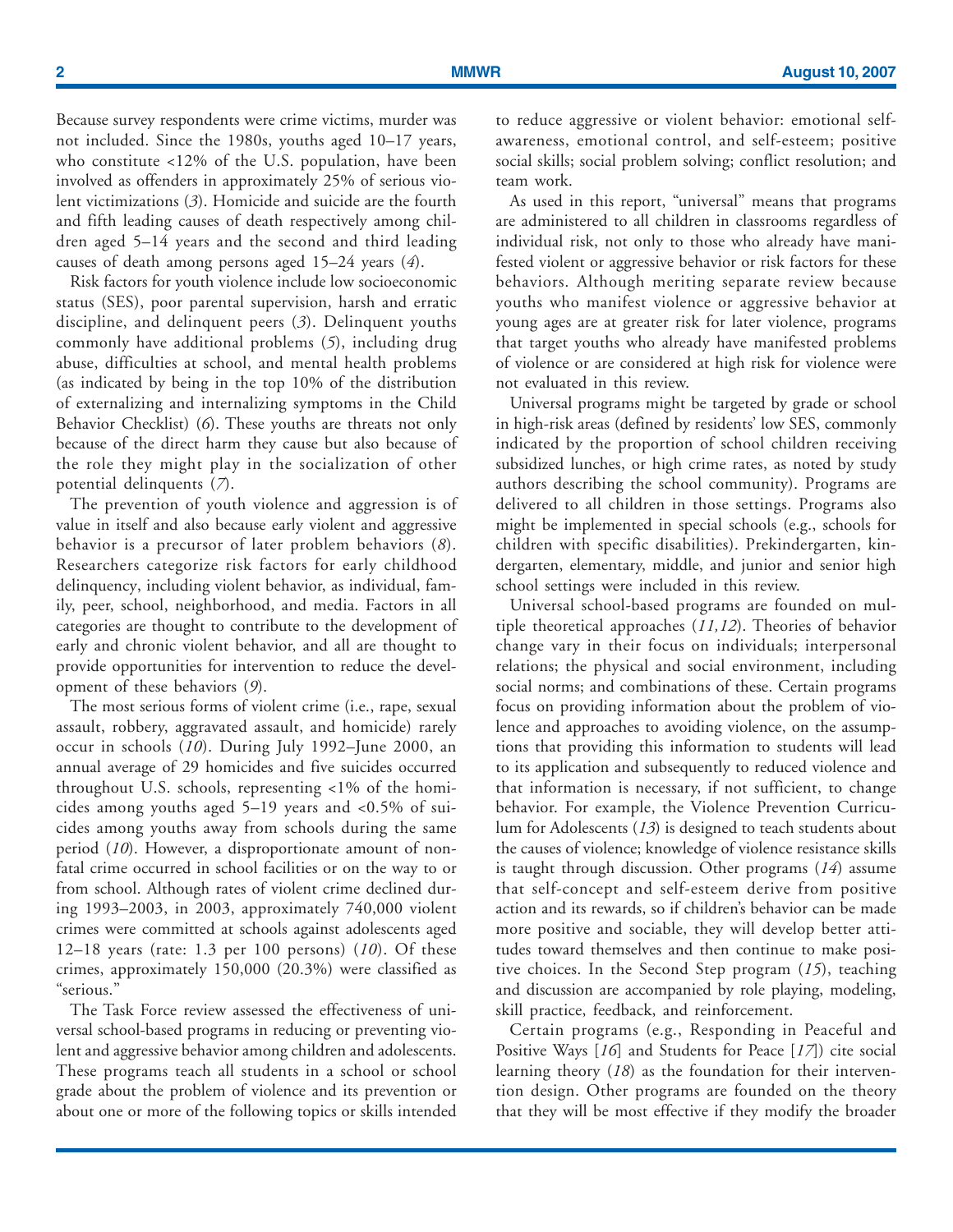<span id="page-4-0"></span>environment of the child. In the elementary school PeaceBuilders program, in addition to the classroom curriculum, the entire school is involved, both outside and inside the classroom, together with parents and the community; in the school setting, conditions that provoke aggressive behavior are mitigated, and the following of simple positive behavioral rules, such as "praise people" and "right wrongs," is encouraged and rewarded (*19*). The Safe Dates Program includes a 10-session classroom curriculum, a theatrical production performed by students, a poster contest, community services for adolescents in abusive relationships (e.g., support groups and materials for parents), and training for community service providers (*20*). School antiviolence programs often are associated with manuals, which facilitate reliable implementation; manuals often are available commercially.

### **Introduction**

The independent, nonfederal Task Force on Community Preventive Services leads work on the Guide to Community Preventive Services, a resource that includes multiple systematic reviews, each focusing on a preventive health topic. Work on the Community Guide is supported by the U.S. Department of Health and Human Services (DHHS) in collaboration with public and private partners. Although CDC provides staff support to the Task Force for development of the Community Guide, the recommendations presented in this report were developed by the Task Force and are not necessarily the recommendations of DHHS or CDC.

Community Guide findings are prepared and released as each is completed. Reports of systematic reviews have already been published on improving coverage with universally recommended and targeted vaccines, tobacco use prevention and reduction, reducing motor-vehicle– occupant injury, increasing physical activity, diabetes management, improving oral health, skin cancer prevention, other aspects of violence prevention, and the effects of the social environment on health. A compilation of Community Guide systematic reviews has been published in book form (*22*). Additional information regarding the Task Force and the Community Guide and a list of published articles are available on the Internet at [http://www.thecommunity](http://www.thecommunityguide.org) [guide.org.](http://www.thecommunityguide.org)

The interventions reviewed might be useful in reaching certain objectives specified in *Healthy People 2010* (*23*), which outlines the disease prevention and health promotion agenda for the United States. These objectives identify certain important preventable threats to health and focus the efforts of public health systems, legislators, and law enforcement officials on addressing those threats. Universal school-based programs and their proposed effects on violence-related outcomes are relevant to multiple *Healthy People 2010* objectives regarding injury and violence prevention (Table 1).

### **Methods**

Community Guide systematic reviews summarize evidence on the effectiveness of interventions in improving selected health-related outcomes. Positive or negative effects of the intervention other than those assessed for the purpose of determining effectiveness (including positive or negative health and nonhealth outcomes) also are considered (*24,25*). When an intervention is shown to be effective in changing a selected outcome, information also is included on the applicability of evidence (i.e., the extent to which available effectiveness data might apply to diverse population segments and settings), the economic impact of the intervention, and barriers to implementation.

As with other Community Guide reviews, the process used to conduct a systematic review of the evidence and to develop conclusions involved 1) forming a systematic review development team, 2) developing a conceptual approach to organizing, grouping, and selecting interventions, 3) selecting interventions to evaluate, 4) searching for and retrieving evidence regarding each intervention, 5) assessing the quality of and abstracting information from each study, 6) assessing the quality of and drawing conclusions about the body of evidence on effectiveness, and 7) translating the evidence on effectiveness into recommendations.

The present review was produced by the systematic review development team (the team) and a multidisciplinary team of specialists and consultants representing various perspectives on violence. This review included studies that assessed directly measured violent outcomes, specifically self- or other-reported or observed aggression or violence, including violent crime. The review also included studies that examined any of five proxies for violent outcomes that include not only clearly violent behavior but also behavior that is not clearly violent:

- measures of conduct disorder (the psychiatric condition, in which the rights of others or major societal norms or rules are violated) (*26*);
- measures of externalizing behavior (i.e., rule-breaking behaviors and conduct problems, including physical and verbal aggression, defiance, lying, stealing, truancy, delinquency, physical cruelty, and criminal acts) (*27*);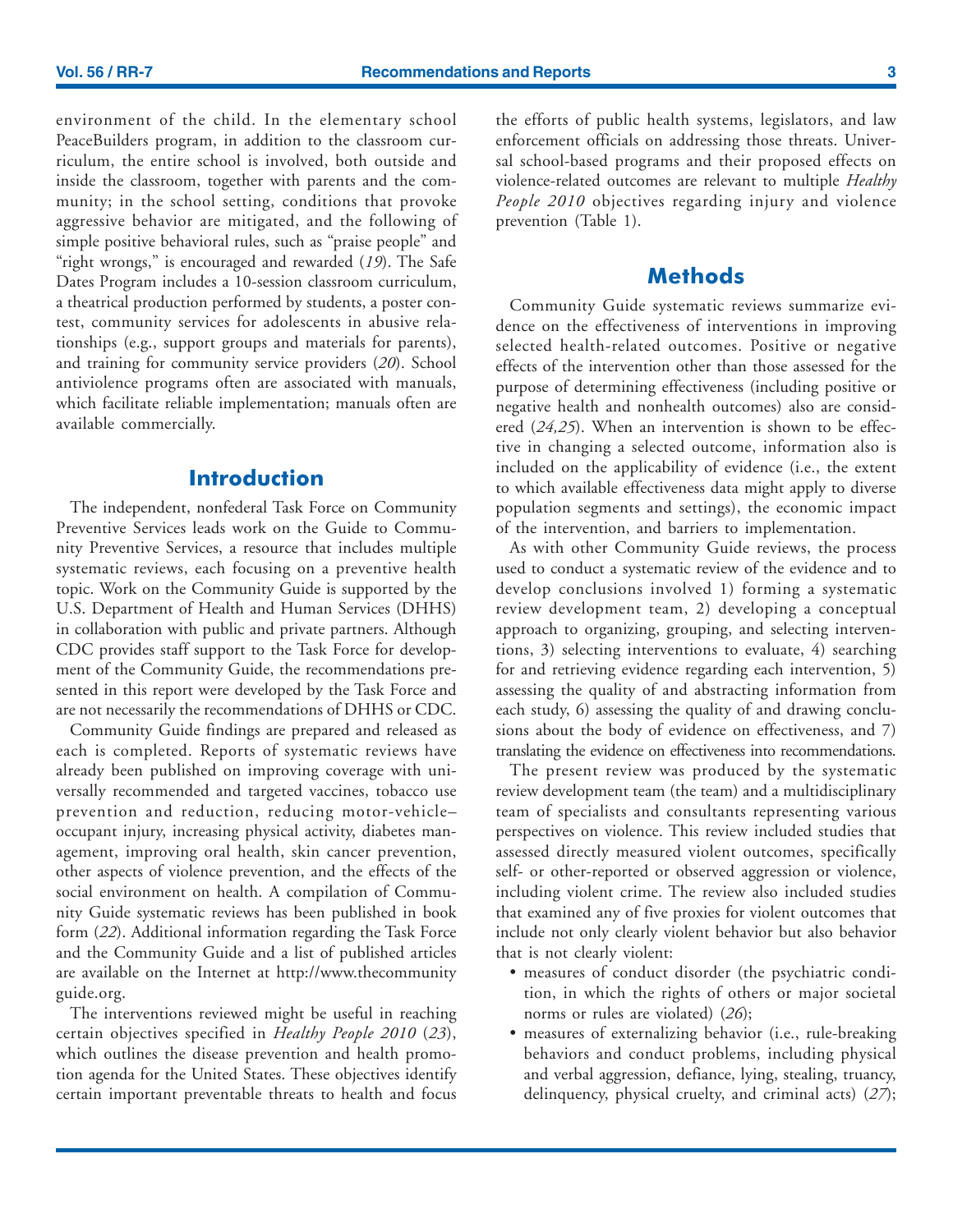#### **TABLE 1. Selected Healthy People 2010\* objectives related to school-based violence prevention programs**

|                                                                                       |                    | <b>Baseline</b>    |      |                |
|---------------------------------------------------------------------------------------|--------------------|--------------------|------|----------------|
| Objective no.                                                                         | Population         | No.                | Year | 2010 objective |
| <b>Injury Prevention</b>                                                              |                    |                    |      |                |
| 15-1: Reduce hospitalization for nonfatal head injuries per 100,000 population        | All                | 60.6 <sup>†</sup>  | 1998 | 45.0           |
| 15-2: Reduce hospitalization for nonfatal spinal cord injuries per 100,000 population | All                | $4.5^{\dagger}$    | 1998 | 2.4            |
| 15-3: Reduce firearm-related deaths per 100,000 population                            | All                | 11.3 <sup>†</sup>  | 1998 | 4.1            |
| 15-5: Reduce nonfatal firearm-related injuries per 100,000 population                 | All                | 24.0 <sup>†</sup>  | 1997 | 8.6            |
| 15-12: Reduce hospital emergency department visits per 1,000 population               | All                | 131.0 <sup>†</sup> | 1997 | 126.0          |
| Violence and Abuse Prevention                                                         |                    |                    |      |                |
| 15-32: Reduce homicides per 100,000 population                                        | All                | $6.5^{\dagger}$    | 1998 | 3.0            |
| 15-33a: Reduce maltreatment of children per 1,000 children aged <18 years             | Children           | 12.9 <sup>§</sup>  | 1998 | 10.3           |
| 15-33b: Reduce child maltreatment fatalities per 100,000 children aged <18 years      | Children           | 1.6 <sup>§</sup>   | 1998 | 1.4            |
| 15-34: Reduce rate of physical assault by current or former intimate partners per     |                    |                    |      |                |
| 1,000 persons aged $\geq$ 12 years                                                    | Adolescents/adults | 4.4                | 1998 | 3.3            |
| 15-35: Reduce annual rate of rape or attempted rape per 1,000 persons aged ≥12 years  | Adolescents/adults | 0.8                | 1998 | 0.7            |
| 15-36: Reduce sexual assault other than rape per 1,000 persons aged $\geq$ 12 years   | Adolescents/adults | 0.6                | 1998 | 0.4            |
| 15-37: Reduce physical assaults per 1,000 persons aged >12 years                      | Adolescents/adults | 31.1               | 1998 | 13.6           |
| 15-38: Reduce physical fighting among adolescents (students in grades 9-12)           |                    |                    |      |                |
| during previous 12 months <sup>1</sup>                                                | Adolescents        | 36.0               | 1999 | 32.0           |
| 15-39: Reduce weapon carrying by adolescents (students in grades 9–12)                |                    |                    |      |                |
| on school property during past 30 days <sup>1</sup>                                   | Adolescents        | 6.9                | 1999 | 4.9            |

\* **Source:** US Department of Health and Human Services. Healthy people 2010. 2nd ed. With understanding and improving health and objectives for improving health (2 vols.). Washington, DC: US Department of Health and Human Services; 2000.

†Age-adjusted to year 2000 standard population.

§Target rate objective 15-33a is expressed per 1,000 children aged <18 years, compared with 100,000 children aged <18 years for objective 15-33b. Comparable objectives would be reduction of child maltreatment to 1,290 per 100,000 children aged <18 years and reduction of child maltreatment fatalities to 1.6 per 100,000.

¶Per 100 adolescents.

- measures of acting out (i.e., aggressive, impulsive, or disruptive class behaviors) or conduct problems (includes talking in class, stealing, fighting, lying, not following directions, teasing, and breaking things);
- measures of delinquency (which might include violent behavior and behavior not regarded as violent); and
- school records of suspensions or disciplinary referrals.

The purpose of this review was to assess the effectiveness of school-based programs in reducing or preventing violent behavior. Thus, studies of school-based programs were included only if they assessed violent outcomes or proxies for violent outcomes and if the reduction of violent or aggressive behavior was an objective of the program (although it need not have been the only or principal objective). The effects on other outcomes were not systematically assessed, but are reported if they were addressed in the studies reviewed.

Electronic searches for literature on universal school-based programs were conducted during June–July 2002 and updated in December 2004. Databases searched included MEDLINE, EMBASE, Education Resources Information Center (ERIC), Applied Social Sciences Index and Abstracts, National Technical Information Service (NTIS), PsycINFO, Sociological Abstracts, National Criminal Justice Reference Service (NCHRS), and Cumulative Index to Nursing and Allied Health Literature (CINAHL).†

The team also reviewed the references listed in retrieved articles, and specialists on the systematic review development team and elsewhere were consulted. Studies reported in journal papers, governmental reports, books, and book chapters were eligible for review.

Articles published before December 2004 were considered for inclusion in the systematic review if they evaluated a universal school-based program, assessed at least one of the violent outcomes specified previously, were conducted in countries with high-income economies, and compared persons exposed to the intervention with persons who had

<sup>†</sup> These databases can be accessed as follows: MEDLINE: [http://](http://www.ncbi.nlm.nih.gov/sites/entrez) [www.ncbi.nlm.nih.gov/sites/entrez;](http://www.ncbi.nlm.nih.gov/sites/entrez) EMBASE: DIALOG [http://](http://www.embase.com) [www.embase.com](http://www.embase.com) (requires subscription); ERIC: [http://www.eric.ed.gov;](http://www.eric.ed.gov) Applied Social Sciences Index and Abstracts: [http://www.csa.com \(r](http://www.csa.com)equires subscription); NTIS: [http://www.ntis.gov;](http://www.ntis.gov) PsycINFO: [http://](http:///psycinfo2.apa.org/psycinfo) [psycinfo2.apa.org/psycinfo](http:///psycinfo2.apa.org/psycinfo) (requires subscription); Sociological Abstracts: <http://www.csa.com>(requires subscription); NCJRS[: http://www.ncjrs.gov/](http://www.ncjrs.gov/index.html)

 $\,$  High-income economies as defined by the World Bank are Andorra, Antigua & Barbuda, Aruba, Australia, Austria, The Bahamas, Bahrain, Barbados, Belgium, Bermuda, Brunei, Canada, Cayman Islands, Channel Islands, Cyprus, Denmark, Faeroe Islands, Finland, France, French Polynesia, Germany, Greece, Greenland, Guam, Hong Kong (China), Iceland, Ireland, Isle of Man, Israel, Italy, Japan, Republic of Korea, Kuwait, Liechtenstein, Luxembourg, Macao (China), Malta, Monaco, Netherlands, Netherlands Antilles, New Caledonia, New Zealand, Norway, Portugal, Puerto Rico, Qatar, San Marino, Singapore, Slovenia, Spain, Sweden, Switzerland, Taiwan (China), United Arab Emirates, United Kingdom, United States, and U.S. Virgin Islands.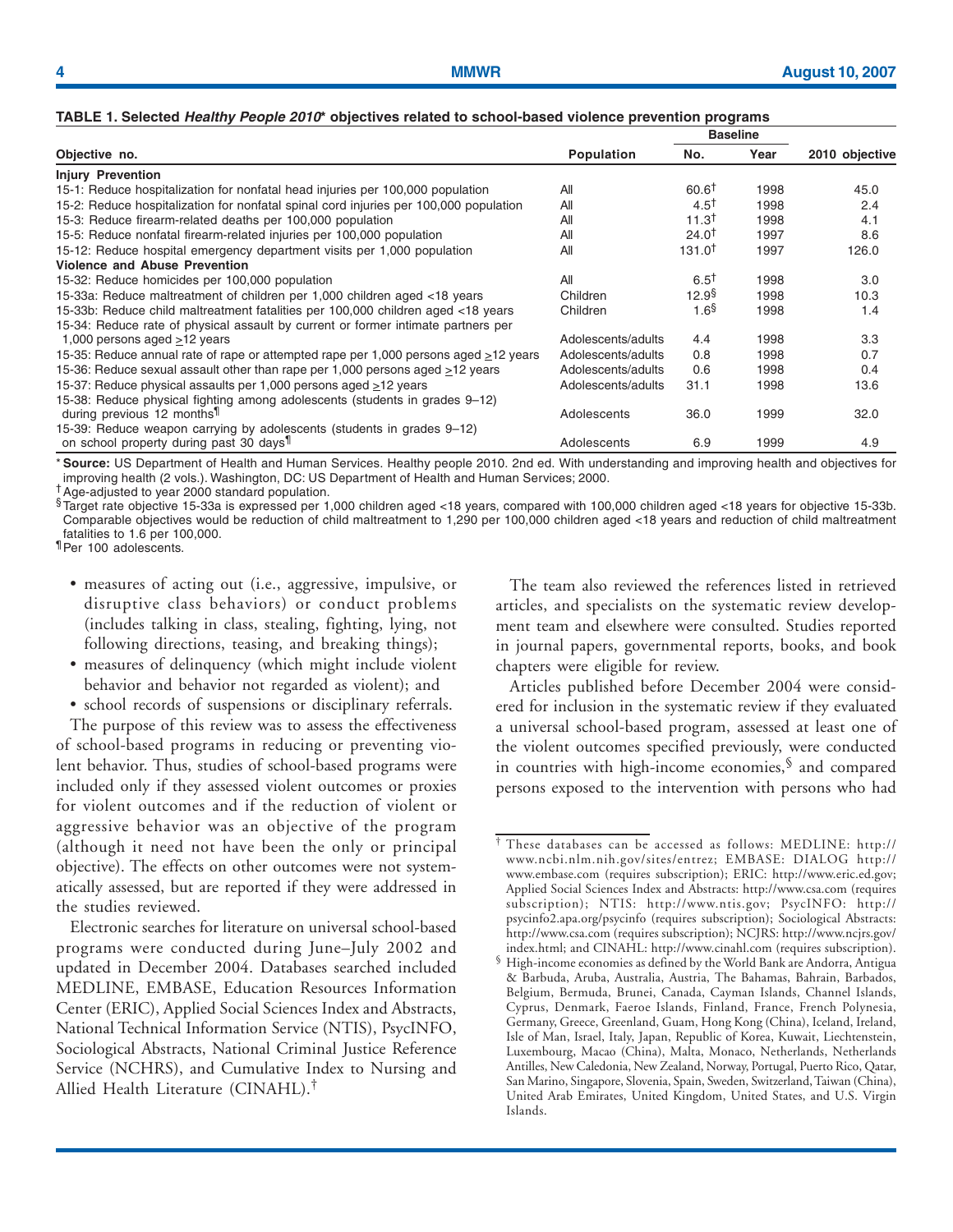not been exposed or who had been less exposed. Studies with a sample size <20 students were excluded because results from such studies were not considered reliable. While searching for evidence on violent outcomes, the team also sought information about effects on other outcomes not related to violence (e.g., changes in school performance and drug abuse).

Each study that met the initial inclusion criteria became a candidate for the review and was read by two reviewers who used standardized criteria (available at [http://](http://www.thecommunityguide.org/methods/abstractionform.pdf) [www.thecommunityguide.org/methods/abstractionform.pdf\)](http://www.thecommunityguide.org/methods/abstractionform.pdf) to assess the suitability of the study design and threats to validity (*24,25*). Disagreements between the reviewers were reconciled by consensus of the development team members. The team's classification of the designs of studies reviewed is in accord with standards of the Community Guide review process and sometimes differs from the classification used in the original studies. Studies with the greatest design suitability are those in which data on exposed and control populations are collected prospectively. Studies with moderate design suitability are those in which data are collected retrospectively or that have multiple pre- or postmeasurements but no concurrent comparison population. Studies with least suitable designs are those with no separate comparison population and only a single pre- and postmeasurement in the intervention population. On the basis of the number of threats to validity, studies were assigned a number of penalties and characterized as having good, fair, or limited execution for the purposes of this review (*24*). Studies with good or fair quality of execution and any level of design suitability (greatest, moderate, or least) were included in the body of evidence.

Baselines and relative percentage change were calculated using the following formulas:

• For studies with before-and-after measurements and concurrent comparison groups:

Effect size = 
$$
(I_{\text{post}} / I_{\text{pre}})/(C_{\text{post}} / C_{\text{pre}}) - 1
$$

where:  $I_{\text{post}}$  = last reported outcome rate in the intervention group after the intervention,  $I_{pre}$  = reported outcome rate in the intervention group before the intervention,  $C_{\text{post}}$  = last reported outcome rate in the comparison group after the intervention, and  $C_{pre}$  = reported outcome rate in the comparison group before the intervention.

• For studies with post measurements only and concurrent comparison groups:

Effect size = 
$$
(I_{post} - C_{post}) / C_{post}
$$

• For studies with before-and-after measurements but no concurrent comparison:

Effect size = 
$$
(I_{post} - I_{pre}) / I_{pre}
$$

To report effect sizes from multiple studies, the team used the median and, if seven or more effect sizes existed, the lower quartile,  $Q_1$  (the 25th percentile), and the upper quartile,  $Q_3$  (the 75th percentile).  $Q_1$  and  $Q_3$  provide information on the range of the middle 50% of the study effect sizes and therefore can be interpreted as reflecting the range of typical effects.

The strength of the body of evidence was summarized on the basis of the number of available studies, the strength of their design and execution, and the size and consistency of reported effects (*24*). When the number of studies and their design and execution quality were sufficient by Community Guide standards to draw a conclusion on effectiveness, the results were summarized statistically and graphically.

If an intervention was determined to be effective, evidence was assessed regarding its applicability in diverse settings, populations, and circumstances, noting whether it had been applied specifically in different conditions (e.g., to white and minority populations or to younger and older children). The goal of this assessment was to determine the conditions under which the intervention was effective and thus the known limits of its application.

As noted, this review did not systematically assess the effects of a violence prevention intervention on other outcomes (e.g., drug abuse, school achievement, truancy, or psychological adjustment). However, some of the benefits of the intervention mentioned in reviewed studies are noted. The potential harms of school-based violence prevention programs also are noted if these harms were mentioned in the effectiveness literature or were judged by the team to be of importance.

Barriers to implementation are summarized only if an intervention was demonstrated to be effective. Similarly, economic evaluations of interventions were conducted only when evidence of effectiveness was identified. Methods used in Community Guide economic evaluations have been described previously (*28,29*).

Systematic reviews in the Community Guide identify existing information on which to base public health decisions about implementing interventions. An additional benefit of these reviews is identification of areas in which information is lacking or of poor quality. To summarize these research gaps, the team identifies remaining research questions for each intervention evaluated.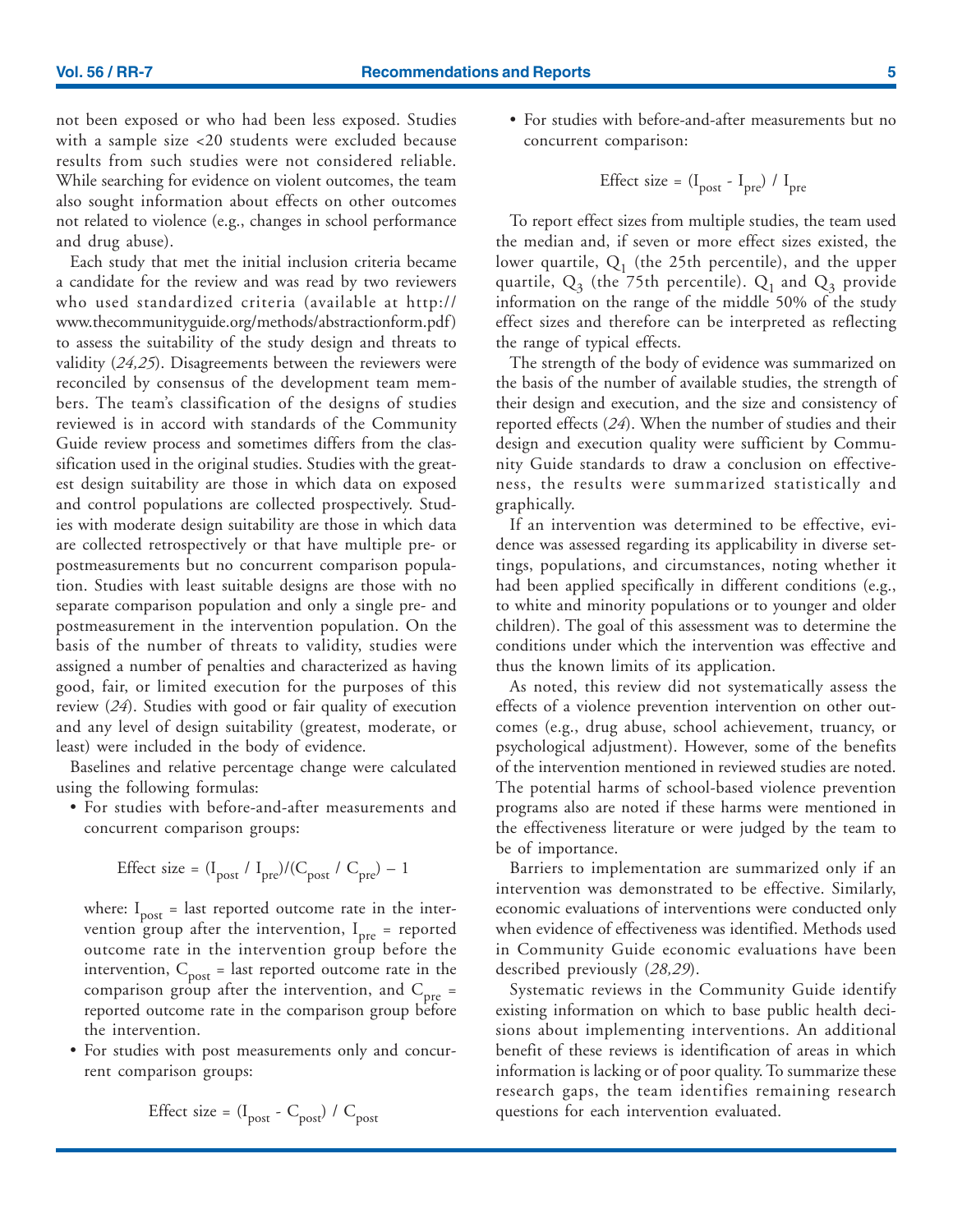### **Results**

<span id="page-7-0"></span>The team identified 53 studies (*14,15,20,30–79*) of universal school-based programs that met the criteria to be included in the review. Of these, seven (*32,41,45,49,50, 52,64*) were of greatest design suitability and good execution, 32 (*15,20,30,31,34–40,43,46–48,51,53–56,59, 60,63,65,66,70,71,74,75,77–79*) were of greatest design suitability and fair execution, five (*14,33,44,68,76*) were of moderate design suitability and fair execution, one (*42*) was of least suitable design and good execution, and eight (*57,58,61,62,67,69,72,73*) were of least suitable design and fair execution. This intervention was well-suited for an experimental design, in certain cases using randomization of classes, grades, or schools to the antiviolence program or to a control condition. The comparison population often received no intervention rather than an alternative intervention. Study sample sizes varied widely (range: 21– 39,168 students; median: 563). Follow-up time from the conclusion of the intervention to the final assessment ranged from none (i.e., assessment was conducted immediately after the end of the intervention) to 6 years (median: 6 months).

Characteristics of school programs differed by school level. In lower grades, programs focus on disruptive and antisocial behavior. At higher grade levels, the focus shifts to general violence and specific forms of violence (e.g., bullying and dating violence). The intervention strategy shifts from a cognitive affective approach designed to modify behavior by changing the cognitive and affective mechanisms linked with such behavior to greater use of social skills training. With increasing grade level, interventions might focus less on the teacher as the primary program implementer than on other personnel (e.g., student peers or members of the team conducting the research study). Because this review assessed only universal programs, the classroom was the principal setting of these programs at all grade levels. No clear trends in frequency and duration of programs were apparent by school level.

Comparison of program characteristics and populations served at different school levels indicated substantial heterogeneity by level and intercorrelation among characteristics. For this reason, bivariate analysis of program effects by program characteristics might suggest incorrectly a causal association of these characteristics with effect size differences when the associations actually are confounded by other associations. Recognizing the potential for other program characteristics to confound apparent associations, the team provided bivariate associations of program characteristics with effect sizes.

For all grades combined, the median effect was a 15.0% relative reduction in violent behavior among students who received the program (interquartile interval [IQI]: -44.1%, -2.3%). The effects of school programs were identified at all school levels, from a 7.3% relative reduction in violent behavior (i.e., an effect size of -7.3%) among middle school students who received the program (15 study data points; IQI: -35.2%, 2.3%) to a median effect size of -32.4% in prekindergarten and kindergarten programs (six study data points; percentiles not calculated). In elementary school programs, the median reduction of violent behavior was 18.0% (34 study data points; IQI: -44.8%, 2.5%). Among high school students, the median reduction in violent behavior was 29.2% (four study data points; percentiles not calculated) (Table 2). The team next explored associations between various program characteristics and effect size to develop hypotheses that might explain the heterogeneity of program effects. Because of the intercorrelation of program characteristics noted previously, this bivariate presentation should be regarded as simply reporting empirical associations rather than the assessment of causal explanations for effect variability.

All school antiviolence program strategies (e.g., informational, cognitive/affective, and social skills building) were associated with a reduction in violent behavior. All program foci (e.g., disruptive or antisocial behavior, bullying, or dating violence) similarly were associated with reduced violent behavior. With the exception of programs administered by school administrators or counselors, a reduction in violent behavior was reported in programs administered by all personnel, including students and peers; however, certain effect sizes were based on a small number of study data points.

The team compared the effects of programs delivered in school environments defined by the presence of lower SES or high rates of crime or both with environments that did not have these characteristics. For 14 studies, these characteristics were not described. In environments with lower SES or high crime rates or both, effectiveness was consistent with overall study results (15 studies; median: -29.2%; IQI: -42.5%, -6.7%). These programs appeared to be similarly effective in settings in which lower SES or high crime rates or both were noted to be absent (24 studies; median: -21.0%; IQI: -50.0%, -5.2%). Nonreporting of class and crime characteristics in certain studies might have occurred because these characteristics were not remarkable (i.e., in neighborhoods that have low crime and higher SES). If results from these studies are combined with those for which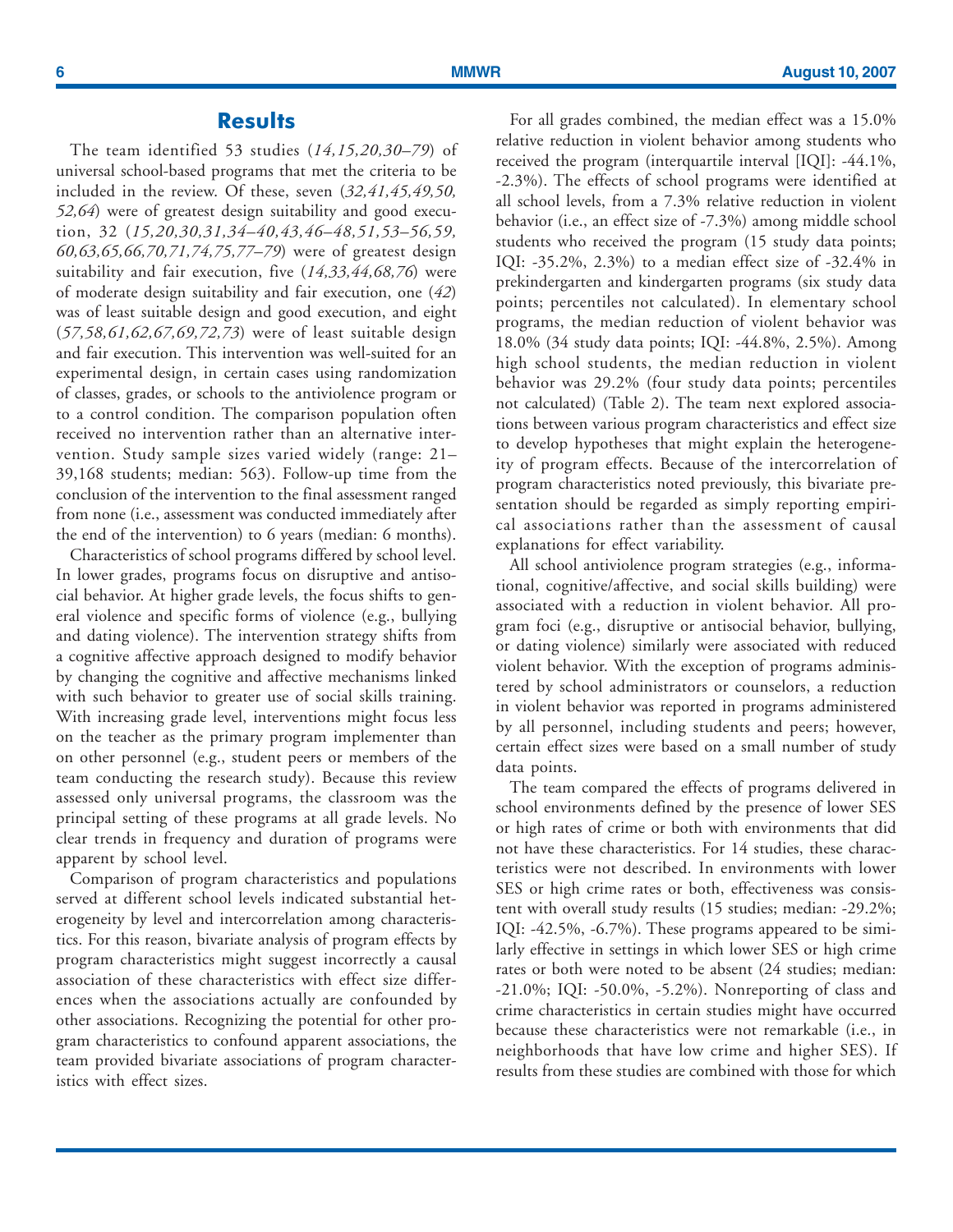| TABLE 2. Effect sizes* and number of study data points, <sup>†</sup> by |  |
|-------------------------------------------------------------------------|--|
| population and program characteristics                                  |  |

|                                                |               | 25th and 75th |
|------------------------------------------------|---------------|---------------|
| <b>Characteristic</b>                          | <b>Median</b> | percentiles   |
| Grade                                          |               |               |
| All grades combined (65)                       | $-15.0$       | $-44.1, -2.3$ |
| Prekindergarten/Kindergarten (6)               | $-32.4$       | $\mathcal{S}$ |
| Elementary (34)                                | $-18.0$       | $-44.8, -2.5$ |
| Middle (21)                                    | $-7.3$        | $-35.2, 2.3$  |
| High $(4)$                                     | $-29.2$       |               |
| <b>Intervention strategy</b>                   |               |               |
| Information conveyed (10)                      | $-8.6$        | $-22.9, 18.3$ |
| Cognitive/affective (6)                        | $-14.0$       |               |
| Social skills (30)                             | $-19.1$       | $-35.2, -2.1$ |
| Environmental change, classroom (3)            | $-15.0$       |               |
| Environmental change, school (12)              | $-11.7$       | $-63.6, -1.7$ |
| Peer mediation (2)                             | $-61.2$       |               |
| Behavior modification (0)                      |               |               |
| <b>Program focus</b>                           |               |               |
| General violence (19)                          | $-10.3$       | $-50.0, -1.7$ |
| Disruptive or antisocial behavior (33)         | $-19.1$       | $-44.3, -2.8$ |
| Bullying (10)                                  | $-6.7$        | $-64.8, 17.2$ |
| Gang activity (2)                              | $-5.3$        |               |
| Dating violence (1)                            | $-29.2$       |               |
| Primary program personnel                      |               |               |
| Students/peers (4)                             | $-41.6$       |               |
| Teachers (49)                                  | $-17.5$       | $-44.3, -2.3$ |
| Administrators/counselors (3)                  | 34.4          |               |
| Nonschool personnel (2)                        | $-5.3$        |               |
| Researchers (7)                                | $-7.3$        | $-42.5, 2.3$  |
| <b>Community environment</b>                   |               |               |
| Not stated (14)                                | $-1.6$        | $-10.3, -3.3$ |
| Not low SES <sup>1</sup> /not high crime (24)  | $-21.0$       | $-50.0, -5.2$ |
| Not stated and not low SES/not high crime (38) | $-11.2$       | $-44.4, -1.4$ |
| High crime/low SES (15)                        | $-29.2$       | $-42.5, -6.7$ |
| <b>Majority race/ethnicity</b>                 |               |               |
| Black (15)                                     | $-16.8$       | $-44.3, -5.2$ |
| <b>White (22)</b>                              | $-20.4$       | $-40.2, -5.0$ |
| Hispanic (6)                                   | $-0.5$        |               |
| No information provided (13)                   | $-30.9$       | $-44.4, 8.0$  |
| No clear majority (8)                          | $-10.3$       | $-87.5, -1.4$ |

\* Relative % change in intervention compared with control population. †Number of outcomes assessed for each characteristic.

§Interquartile intervals not calculated with six or fewer studies.

¶Socioeconomic status.

crime is specified as low and/or SES as higher, the combination is associated with a relative reduction of 11.2% (38 studies; IQI: -44.4%, -1.4%), which is still consistent in direction with overall study results.

Finally, the team explored the effects of universal school programs by predominant race and ethnicity of the study school population. In schools in which the population was >50% black, the median reduction in violent behavior was 16.8% (11 studies; IQI: -44.3%, -5.2%), compared with 20.4% in schools in which the population was >50% white (22 studies; IQI: -40.2%, -5.0%) and 0.5% in schools in which the population was >50% Hispanic (six studies; percentiles not calculated). Given the limited number of studies, the last estimate might not be reliable. To determine whether the magnitude of the reduction in violent behavior diminished with longer intervals following the end of the intervention, the team assessed the association between length of follow-up time and effect size (data not presented). Longer follow-up was associated with smaller effect size.

Universal school-based programs were determined to be effective at all school levels and across different populations. The reviewed studies assessed the effects of programs in communities characterized by the presence of lower SES or high rates of crime or both, compared with communities characterized by the absence of both of these factors.

Other benefits of universal school-based programs have been noted, with supporting evidence for some of these effects (*15,46,49*). Improvements were reported for social behavior more broadly, including reductions in drug abuse, inappropriate sexual behavior, delinquency, and property crime. Substantial improvements in school attendance and achievement also were reported (*54,80,81*).

The majority of economic studies identified in this review reported the costs of programs, but only one study reported economic summary measures based on both costs and benefits. Cost estimates ranged from \$15–\$45 per student for the PATHS program (*30,82*) to <\$200 per student for the PeaceBuilders program (*81*). The only study that estimated both costs and benefits (*83*) was based on the Seattle Social Development Project (*31*). This study was rated as good according to the Community Guide's quality assessment criteria for economic studies. The average effect size for this program, which focused on elementary schools in a high-crime urban area, was a relative decrease of 13% in basic crime outcomes. The total benefits per project participant, including cost savings to taxpayers because of reduced expenses for the criminal justice system and reduced personal and property losses for crime victims, were estimated to be \$14,426 in 2003 dollars. Net savings per participant amounted to \$9,837. In terms of cost-benefit ratio, this program indicated a benefit of \$3.14 for every dollar invested in the program. Although the effect size found in the study is near the median effect size of other school programs, this program is more comprehensive, more intensive, and of longer duration than many programs, in addition to being more costly. Thus, the cost benefit of other programs might differ from that determined for the Seattle Social Development Project.

Schools and their curricula are subject to multiple requirements and demands. Because schools might not recognize the need for instruction in the reduction of violence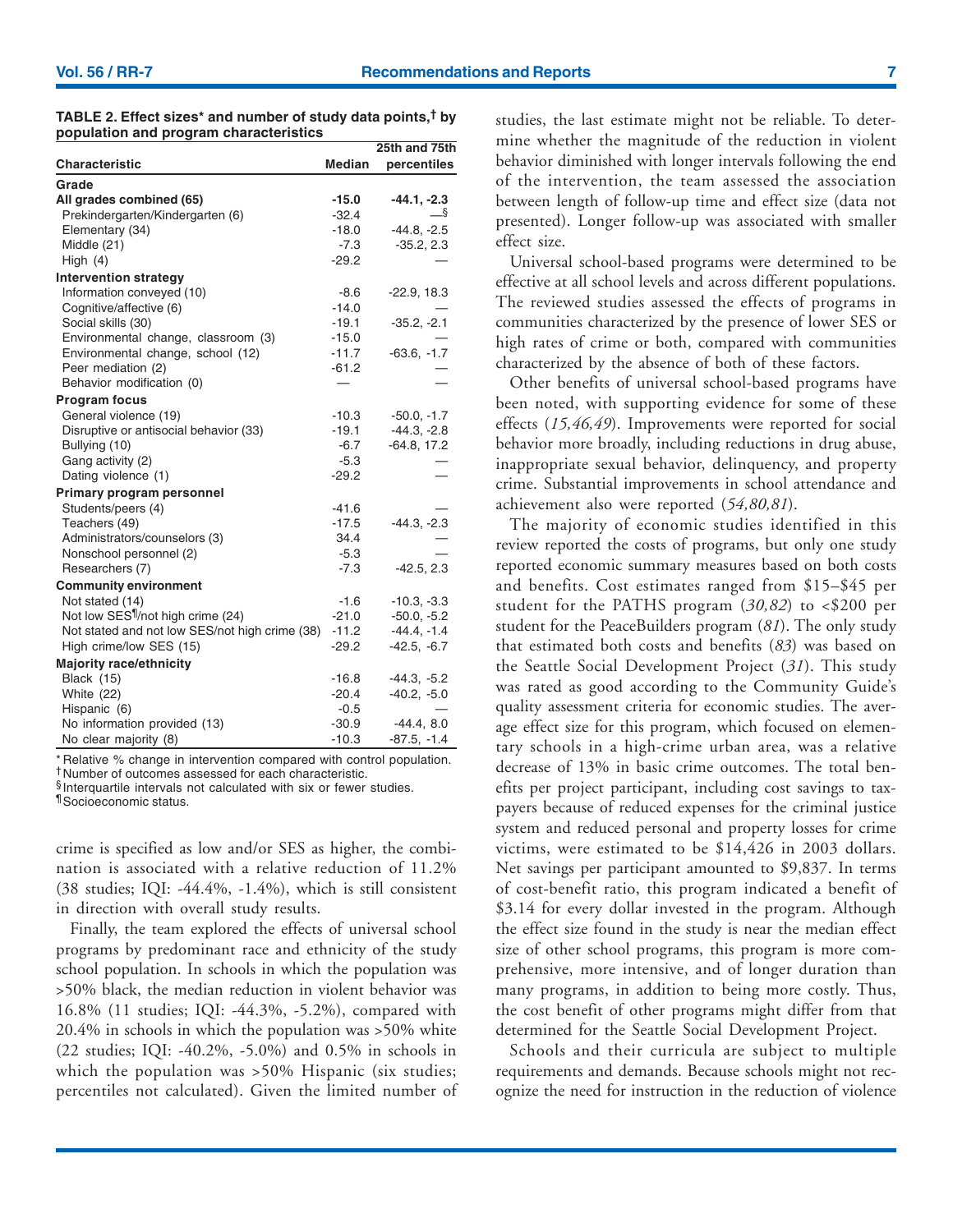<span id="page-9-0"></span>and aggression, introducing effective programs into school curricula and schedules might be difficult. The need for teacher training for these programs also might make acceptance and implementation difficult. However, the benefits of many programs for traditional academic outcomes such as attendance and school performance might enhance the interest of school policy makers, administrators, and teachers in these programs.

In summary, study results consistently indicated that universal school-based programs were associated with decreased violence. Beneficial results were found across all school levels examined. On the basis of the limited amount of available economic data, universal school-based programs also appear to be cost-effective.

### **Discussion**

The findings of this review were compared with a recently updated meta-analysis (*84*) with a similar approach to intervention definition and outcomes assessed, although certain differences existed in the literature and methods used. Expanded versions of both reviews, including a detailed exploration of similarities and differences, have been published (*85*). The meta-analysis indicated that the associations reported in the present review were not greatly confounded. School-based programs for the prevention of violence are effective for all school levels, and different intervention strategies are all effective. Programs have other effects beyond those on violent or aggressive behavior, including reduced truancy and improvements in school achievement, "problem behavior," activity levels, attention problems, social skills, and internalizing problems (e.g., anxiety and depression).

Although this review established the effectiveness of universal school-based programs for the prevention of violent and aggressive behavior, important research issues remain. These include determining 1) whether the characteristics of the programs, or perhaps of the settings in which they are implemented, differentiate those programs that are more effective from those that are less effective; 2) whether school programs are equally effective and cost effective for highand low-risk children, and in high- and low-risk environments; and 3) how to address cultural and social differences in diverse populations to improve program implementation effectiveness.

### **Use of the Recommendation in States and Communities**

U.S. schools provide a critical opportunity for changing societal behavior because almost the entire population is engaged in this institution for many years, starting at an early and formative period. With approximately 71 million children in primary and secondary schools in 2003 and an overall high school graduation rate of 85% (*86*), this opportunity is difficult to overestimate. The potential benefits of improved school function alone are notable. The broader and longer term benefits in terms of reduced delinquency and antisocial behavior are yet more substantial. Universal school-based violence prevention programs represent an important means of reducing violent and aggressive behavior in the United States. The findings of this review suggest that universal school-based violence prevention programs can be effective in communities with diverse ethnic compositions and in communities whose residents are predominantly of lower SES or that have relatively high rates of crime.

#### **References**

- 1. Maguire K, Pastore AL. Sourcebook of criminal justice statistics 2003. Washington, DC: US Department of Justice, Bureau of Justice Statistics, US Government Printing Office; 2005.
- 2. US Census Bureau. Monthly postcensal resident population, by single year of age, sex, race, and Hispanic origin (1/1/2003–6/1/2003). Washington, DC: US Census Bureau; 2006.
- 3. Snyder HN, Sickmund M. Juvenile offenders and victims: 1999 national report. Washington, DC: Office of Juvenile Justice and Delinquency Prevention; 1999.
- 4. CDC. Health, United States, 2005. Hyattsville, MD: US Department of Health and Human Services, CDC, National Center for Health Statistics; 2005.
- 5. Wasserman G, Keenan K, Tremblay R, et al. Child delinquency bulletin series: risk and protective factors of child delinquency. Washington, DC: US Department of Justice, Office of Juvenile Justice and Delinquency Prevention, Office of Justice Programs; 2003.
- 6. Achenbach TM, Edelbrock C. Manual for the Child Behavior Checklist and Revised Child Behavior Profile. Burlington, VT: University of Vermont, Department of Psychiatry; 1983.
- 7. Patterson G, Dishion T, Yoerger K. Adolescent growth in new forms of problem behavior: macro and micro peer dynamics. Prev Sci 2000; 1:3–13.
- 8. US Department of Health and Human Services. Youth violence: a report of the Surgeon General. Washington, DC: US Department of Health and Human Services; 2001.
- 9. Loeber R, Farrington DP, Petechuk D. Child delinquency: early intervention and prevention. Washington, DC: US Office of Juvenile Justice and Delinquency Prevention: Child Delinquency Bulletin Series; 2003.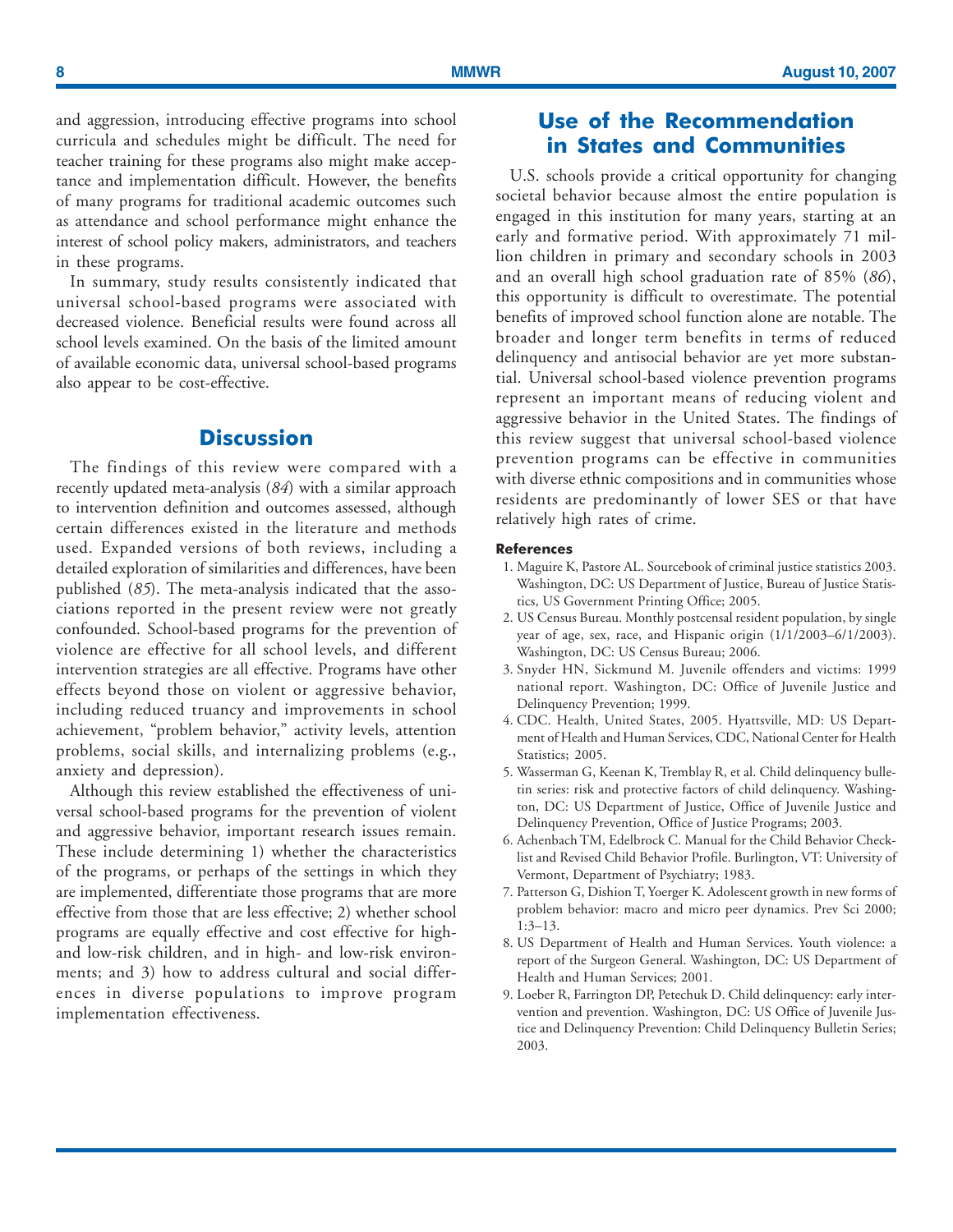- 10. DeVoe J, Peter K, Noonan M, Snyder T, Baum K. Indicators of school crime and safety: 2005 (NCES 2006-001/NCJ 210697). Washington DC: US Government Printing Office; 2005.
- 11. Goleman D. Emotional intelligence. New York, NY: Bantam Books; 1994.
- 12. Glanz K, Rimer B, Lewis F, eds. Health behavior and health education: theory, research, and practice. 3rd ed. San Francisco, CA: Jossey-Bass, Inc.; 2002.
- 13. Prothro-Stith D. Violence prevention curriculum for adolescents. Newton, MA: Education Development Center; 1987.
- 14. Flay BR, Allred C. Long-term effects of the Positive Action Program. Am J Health Behav 2003;27(Suppl 1):S6–S21.
- 15. Grossman DC, Neckerman HJ, Koepsell TD, et al. Effectiveness of a violence prevention curriculum among children in elementary school: a randomized controlled trial. JAMA 1997;277:1605–11.
- 16. Meyer A, Farrell A, Northup W, Kung E, Plybon L. Promoting nonviolence in early adolescence: responding in peaceful and positive ways. New York, NY: Kluwer Academic Publishers; 2000.
- 17. Kelder SH, Orpinas P, McAlister A, Frankowski R, Parcel GS, Friday J. The Students for Peace Project: a comprehensive violenceprevention program for middle school students. Am J Prev Med 1996;12:22–30.
- 18. Bandura A. Social learning theory. Englewood Cliffs, NJ: Prentice Hall; 1977.
- 19. Embry D, Flannery DJ, Vazsonyi AT, Powell KE, Atha H. PeaceBuilders: a theoretically driven, school-based model for early violence prevention. Am J Prev Med 1996;12(Suppl 5):91–100.
- 20. Foshee VA, Bauman KE, Greene WF, Koch GG, Linder GF, MacDougall JE. The Safe Dates Program: 1-year follow-up results. Am J Public Health 2000;90:1619–22.
- 21. Truman BI, Smith-Akin CK, Hinman AR, et al. Developing the Guide to Community Preventive Services—overview and rationale. Am J Prev Med 2000;18(Suppl 1):18–26.
- 22. Task Force on Community Preventive Services. The guide to community preventive services. What works to promote health? New York, NY: Oxford University Press; 2005.
- 23. US Department of Health and Human Services. Healthy people 2010. 2nd ed. With understanding and improving health and objectives for improving health (2 vols.). Washington, DC: US Department of Health and Human Services; 2000.
- 24. Briss PA, Zaza S, Pappaioanou M, et al. Developing an evidence-based guide to community preventive services: methods. Am J Prev Med 2000;18(Suppl 1):35–43.
- 25. Zaza S, Wright-de Aguero L, Briss PA, et al. Data collection instrument and procedure for systematic reviews in the Guide to Community Preventive Services. Am J Prev Med 2000;18(Suppl 1):44–74.
- 26. American Psychiatric Association. Diagnostic and statistical manual of mental disorders: DSM-IV-TR. 4th ed. Washington, DC: American Psychiatric Association; 2000.
- 27. Hann DM, Borek N, eds. Taking stock of risk factors for child/youth externalizing behavior problems. Bethesda, MD: US Department of Health and Human Services, Public Health Service, National Institute of Mental Health/National Institute of Health; 2001.
- 28. Carande-Kulis VG, Maciosek MV, Briss PA, et al. Methods for systematic reviews of economic evaluations for the Guide to Community Preventive Services. Am J Prev Med 2000;18(Suppl 1):75–91.
- 29. Community Guide Economic Review Team. Economic evaluation abstraction form, Version 3.0. Atlanta, GA: US Department of Health and Human Services, CDC; 2001. Available at [http://](http://www.thecommunityguide.org/methods/econ-abs-form.pdf) [www.thecommunityguide.org/methods/econ-abs-form.pdf.](http://www.thecommunityguide.org/methods/econ-abs-form.pdf)
- 30. Greenberg MT, Kusche C. Preventive intervention for school-aged deaf children: the PATHS curriculum. J Deaf Stud Deaf Educ 1998;3:49–63.
- 31. Hawkins JD, Catalano RF, Kosterman R, Abbott R, Hill KG. Preventing adolescent health-risk behaviors by strengthening protection during childhood. Arch Pediatr Adolesc Med 1999;153:226–34.
- 32. Ialongo N, Werthamer L, Kellam SG. Proximal impact of two firstgrade preventive interventions on the early risk behaviors for later substance abuse, depression and antisocial behavior. Am J Community Psychol 1999;27:599–641.
- 33. Olweus D. Bully/victim problems in school: facts and intervention. Eur J Psychol Educ 1997;12:495–510.
- 34. Reid JB, Eddy JM, Fetrow RA, Stoolmiller M. Description and immediate impacts of a preventive intervention for conduct problems. Am J Community Psychol 1999;27:483–517.
- 35. Shure MB, Spivack G. Interpersonal problem-solving in young children: a cognitive approach to prevention. Am J Community Psychol 1982;10:341–55.
- 36. Aber JL, Jones SM, Brown JL, Chaudry N, Samples F. Resolving conflict creatively: evaluating the developmental effects of a school-based violence prevention program in neighborhood and classroom context. Dev Psychopathol 1998;10:187–213.
- 37. Alsaker FD, Valkanover S. Early diagnosis and prevention of victimization in kindergarten. In: Juvonen J, Graham S, eds. Peer harassment in school: the plight of the vulnerable and victimized. New York, NY: The Guilford Press; 2001:175–95.
- 38. Battistich V, Schaps E, Watson M, Solomon D, Lewis C. Effects of the Child Development Project on students' drug use and other problem behaviors. J Prim Prev 2000;21:75–99.
- 39. Bosworth K, Espelage D, DuBay T, Daytner G, Karageorge K. Preliminary evaluation of a multimedia violence prevention program for adolescents. Am J Health Behav 2000;24:268–80.
- 40. Boulton MJ, Flemington I. The effects of a short video intervention on secondary school pupils' involvement in definitions of and attitudes towards bullying. Sch Psychol Int 1996;17:331–45.
- 41. Conduct Problems Prevention Research Group. Evaluation of the first 3 years of the Fast Track prevention trial with children at high risk for adolescent conduct problems. J Abnormal Child Psychol 2002;30:19–35.
- 42. DuRant RH. Comparison of two violence prevention curricula for middle school adolescents. J Adolesc Health 1996;19:111–7.
- 43. DuRant RH, Barkin S, Krowchuck DP. Evaluation of a peaceful conflict resolution and violence prevention curriculum for sixth-grade students. J Adoles Health 2001;28:386–93.
- 44. Elias MJ, Gara MA, Schuyler T, Branden-Muller LR, Sayette MA. The promotion of social competence: longitudinal study of a preventive school-based program. Am J Orthopsychiatry 1991;61:409–17.
- 45. Esbensen FA, Osgood DW, Taylor TJ, Peterson D, Freng A. How great is G. R. E. A. T.? Results from a longitudinal quasi-experimental design. Criminol Public Policy 2001;1:87–118.
- 46. Farrell AD, Meyer AL. The effectiveness of a school-based curriculum for reducing violence among urban sixth-grade students. Am J Public Health 1997;87:979–84.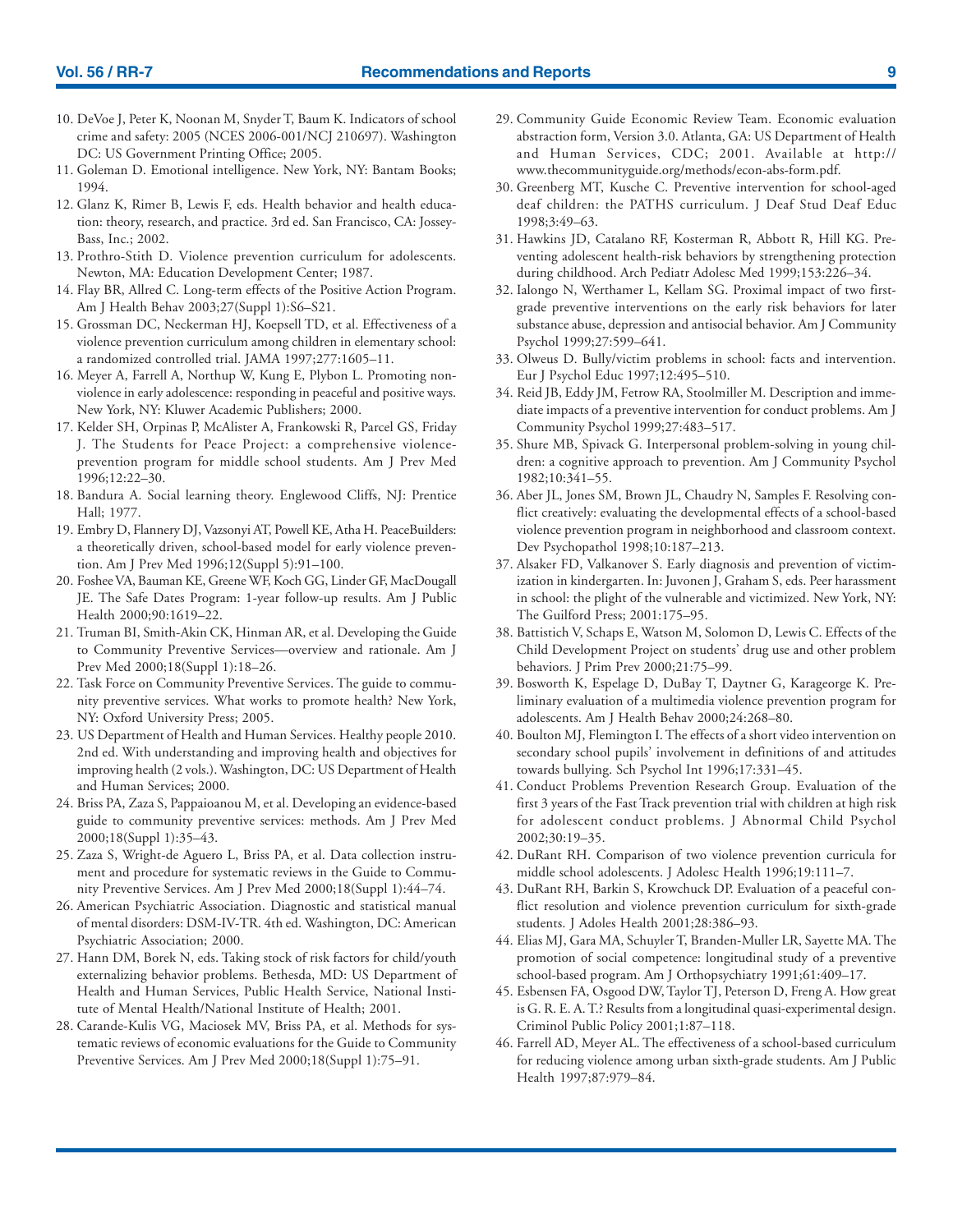- 47. Farrell AD, Meyer AL, White KS. Evaluation of Responding in Peaceful and Positive Ways (RIPP): a school-based prevention program for reducing violence among urban adolescents. J Clin Child Psychol 2001;30:451–63.
- 48. Farrell AD, Valois RF, Meyer AL. Evaluation of the RIPP-6 violence prevention program at a rural middle school. Am J Health Ed 2002;33:167–72.
- 49. Farrell AD, Valois RF, Meyer AL, Tidwell RP. Impact of the RIPP violence prevention program on rural middle school students. J Prim Prev 2003;24:143–67.
- 50. Flay BR, Graumlich S, Segawa E, Burns JL, Holliday MY. Effects of 2 prevention programs on high-risk behaviors among African-American youth: a randomized trial. Arch Pediatr Adolesc Med 2004;158: 377–84.
- 51. Sandy SV, Boardman SK. The Peaceful Kids Conflict Resolution Program. Int J Conflict Manag 2000;11:337–57.
- 52. Sawyer MG, MacMullin C, Graetz B, Said JA, Clark JJ, Baghurst P. Social skills training for primary school children: a one-year follow-up study. J Paediatr Child Health 1997;33:378–83.
- 53. Flannery DJ, Liau AK, Powell KE, et al. Initial behavior outcomes for the PeaceBuilders universal school-based violence prevention program. Dev Psychol 2003;39:292–308.
- 54. Flay BR, Allred CG, Ordway N. Effects of the Positive Action Program on achievement and discipline: two matched-control comparisons. Prev Sci 2001;2:71–89.
- 55. Gesten EL, Rains MH, Rapkin BD, et al. Training children in social problem-solving competencies: a first and second look. Am J Community Psychol 1982;10:95–115.
- 56. Hindley P, Reed H. Promoting alternative thinking strategies (PATHS): mental health promotion with deaf children in school. In: Decker S, Kirby S, Greenwood A, et al., eds. Taking children seriously: applications of counseling and therapy in education. London, UK: Cassell Publishers; 1999:113–30.
- 57. Johnson DW, Johnson RT, Dudley BS. Effects of peer mediation training on elementary school students. Mediation Q 1992;10:89–99.
- 58. Johnson DW, Johnson RT, Dudley BS, Ward M, et al. The impact of peer mediation training on the management of school and home conflicts. Am Educ Res J 1995;32:829–44.
- 59. Kenney DJ, Watson TS. Reducing fear in the schools: managing conflict through student problem solving. Educ Urban Soc 1996;28:436–55.
- 60. Lynch KB, Geller SR, Schmidt MG. Multi-year evaluation of the effectiveness of a resilience-based prevention program for young children. J Prim Prev 2004;24:335–53.
- 61. McMahon SD, Washburn JJ. Violence prevention: an evaluation of program effects with urban African-American students. J Prim Prev 2003;24:43–62.
- 62. McMahon SD, Washburn J, Felix ED, Yakin J, Childrey G. Violence prevention: program effects on urban preschool and kindergarten children. Appl Prev Psychol 2000;9:271–81.
- 63. Nelson G, Carson P. Evaluation of a social problem-solving skills program for third- and fourth-grade students. Am J Community Psychol 1988;16:79–99.
- 64. O'Donnell L, Stueve A, Doval AS, et al. Violence prevention and young adolescents' participation in community youth service. J Adolesc Health 1999;24:28–37.
- 65. Orpinas P, Parcel GS, McAlister A, Frankowski R. Violence prevention in middle schools: a pilot evaluation. J Adolesc Health 1995;17:360–71.
- 66. Orpinas P, Kelder S, Frankowski R, Murray N, Zhang Q, McAlister A. Outcome evaluation of a multi-component violence-prevention program for middle schools: the Students for Peace project. Health Educ Res 2000;15:45–58.
- 67. Orpinas P, Horne A. School bullying: changing the problem by changing the school. Sch Psychol Rev 2003;32:431–44.
- 68. Pepler DJ, Craig WM, Ziegler S, Charach A. An evaluation of an antibullying intervention in Toronto schools. Can J Commun Ment Health 1994;13:95–110.
- 69. Palumbo DJ, Ferguson JL. Evaluating Gang Resistance Education and Training (GREAT): is the impact the same at that of Drug Abuse Resistance Education (DARE)? Eval Rev 1995;19:597–619.
- 70. Renfro J, Huebner R, Ritchey B. School violence prevention: the effects of a university and high school partnership. J Sch Violence 2003;2:81–99.
- 71. Rickel AU, Eshelman AK, Loigman GA. Social problem solving training: a follow-up study of cognitive and behavioral effects. J Abnorm Child Psychol 1983;11:15–28.
- 72. Roland E. Bullying: a developing tradition of research and management. In: Tattum D, ed. Understanding and managing bullying. Oxford, UK: Heinemann Education; 1993:15–30.
- 73. Roush G, Hall E. Teaching peaceful conflict resolution. Mediation Q 1993;11:185–91.
- 74. Shapiro J, Burgoon JD, Welker CJ, Clough JB. Evaluation of The Peacemakers Program: school-based violence prevention for students in grades four through eight. Psychol Sch 2002;39:87–100.
- 75. Stevens V, De Bourdeaudhuij I, Van Oost P. Bullying in Flemish schools: an evaluation of anti-bullying intervention in primary and secondary schools. Brit J Educ Psychol 2000;70:195–210.
- 76. Taylor CA, Liang B, Tracy AJ, Williams LM, Seigle P. Gender differences in middle school adjustment, physical fighting, and social skills: evaluation of a social competency program. J Prim Prev 2002;23: 261–73.
- 77. Weissberg RP, Gesten EL, Carnrike CL, et al. Social problem-solving skills training: a competence building intervention with 2nd–4th grade children. Am J Community Psychol 1981;9:411–24.
- 78. Whitney I, Rivers I, Smith P, et al. The Sheffield project: methodology and findings. In: Smith P, Sharp S, eds. School bullying: insights and perspectives. London, UK: Routledge; 1994:20–56.
- 79. Winer JI, Hilpert PL, Gesten EL, Cowen EL, Schubin WE. The evaluation of a kindergarten social problem solving program. J Prim Prev 1982;2:205–16.
- 80. Conduct Problems Prevention Research Group. Initial impact of the fast track prevention trial for conduct problems: II. Classroom effects. J Consult Clin Psychol 1999;67:648–57.
- 81. Vazsonyi A, Belliston L, Flannery D. Evaluation of a school-based, universal violence prevention program: low-, medium-, and high-risk children. Youth Violence and Juvenile Justice 2004;2:185–206.
- 82. Greenberg MT, Kusche C, Mihalic SF. Blueprints for violence prevention, Book Ten: Promoting Alternative Thinking Strategies (PATHS). Boulder, CO: Center for the Study and Prevention of Violence; 1998.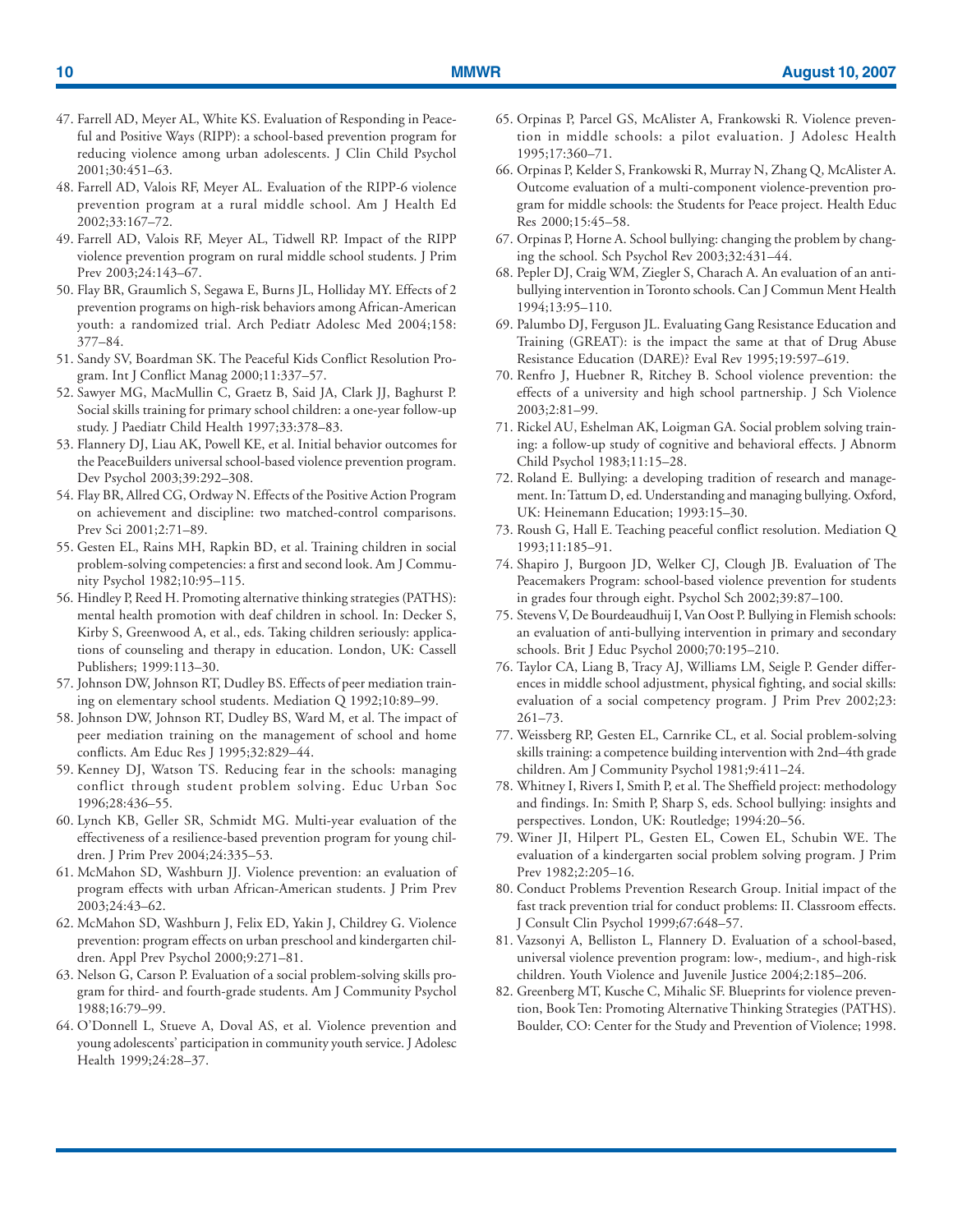- 83. Aos S, Lieb R, Mayfield J, et al. Benefits and costs of prevention and early intervention programs for youth. Olympia, WA: Washington State Institute for Public Policy; 2004. Available at [http://](http://www.wsipp.wa.gov/rptfiles/04-07-3901.pdf) [www.wsipp.wa.gov/rptfiles/04-07-3901.pdf.](http://www.wsipp.wa.gov/rptfiles/04-07-3901.pdf)
- 84. Wilson S, Lipsey M. Update of a meta-analysis of school-based intervention programs. Am J Prev Med. 2007;33(Suppl):S130–S143.
- 85. Hahn R, Fuqua-Whitley D, Wethington H, et al. and the Task Force on Community Preventive Services. Effectiveness of universal schoolbased programs to prevent violent and aggressive behavior: a systematic review. Am J Prev Med 2007;33(Suppl):S114–S129.
- 86. US Census Bureau. Statistical abstract of the United States. Washington, DC: US Census Bureau; 2001.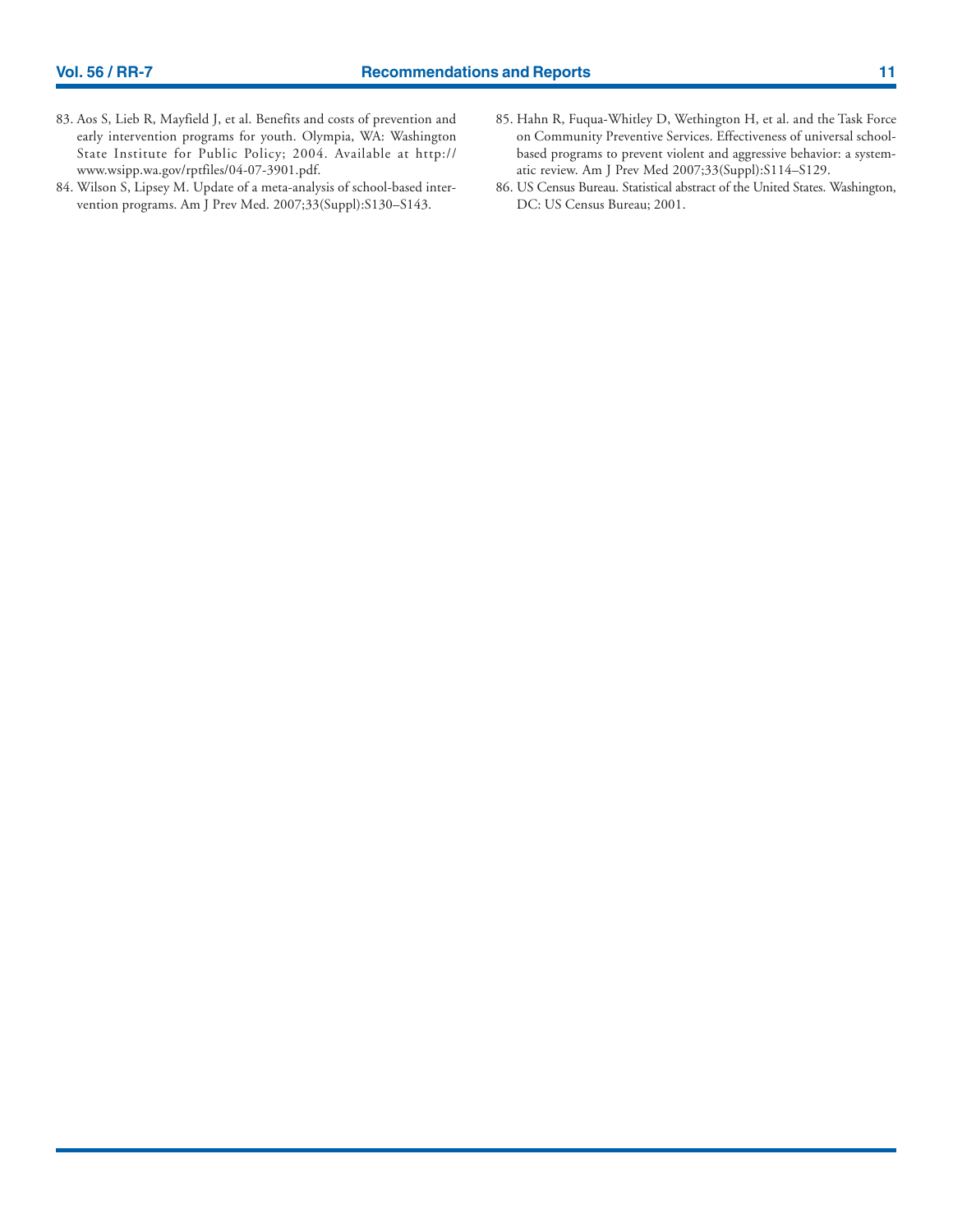### **Task Force on Community Preventive Services\***

### **June 1, 2007**

**Chair:** Jonathan E. Fielding, MD, Los Angeles County Department of Health Services, Los Angeles, California.

**Vice-chair:** Barbara K. Rimer, DrPH; School of Public Health, University of North Carolina at Chapel Hill, Chapel Hill, North Carolina.

**Members:** Ana Abraido-Lanza, PhD, Mailman School of Public Health, Columbia University, New York, New York; Ned Calonge, MD, Colorado Department of Public Health and University of Colorado Health Sciences Center, Denver, Colorado; John Clymer, Partnership for Prevention, Washington, District of Columbia; Kay Dickersin, PhD, Bloomberg School of Public Health, Johns Hopkins University, Baltimore, Maryland; Karen Glanz, PhD, Rollins School of Public Health, Emory University, Atlanta, Georgia; Ron Goetzel, PhD, Cornell University Institute for Health and Productivity Studies, Thomson Medstat, Washington, District of Columbia; Robert L. Johnson, MD, New Jersey Medical School, University of Medicine and Dentistry of New Jersey, Newark, New Jersey; Nicolaas P. Pronk, PhD, HealthPartners Research Foundation, Minneapolis, Minnesota; Gilbert Ramirez, DrPH, Charles R. Drew University, Los Angeles, California; Dennis L. Richling, MD, Matria Healthcare, Chicago, Illinois; and Steven M. Teutsch, MD, Merck & Company, Inc., West Point, Pennsylvania.

**Consultants:** Robert S. Lawrence, MD, Bloomberg School of Public Health, Johns Hopkins University, Baltimore, Maryland; J. Michael McGinnis, MD, Institute of Medicine of the National Academies, Washington, District of Columbia.

<sup>\*</sup> The following persons also served on the Task Force while the recommendations were being developed: Mindy Thompson Fullilove, MD, New York State Psychiatric Institute and Columbia University, New York, New York; Alan R. Hinman, MD, Task Force for Child Survival and Development, Atlanta, Georgia; George J. Isham, MD, HealthPartners, Minneapolis, Minnesota; Garland H. Land, MPH, Center for Health Information Management and Epidemiology, Missouri Department of Health, Jefferson City, Missouri; Patricia Dolan Mullen, DrPH, University of Texas–Houston School of Public Health, Houston, Texas; Patricia A. Nolan, MD, Rhode Island Department of Health, Providence, Rhode Island; and Alonzo L. Plough, PhD, Public Health-Seattle and King County, Seattle, Washington. Lloyd F. Novick, MD, East Carolina University, Greenville, North Carolina, also was a consultant to the Task Force during that time.